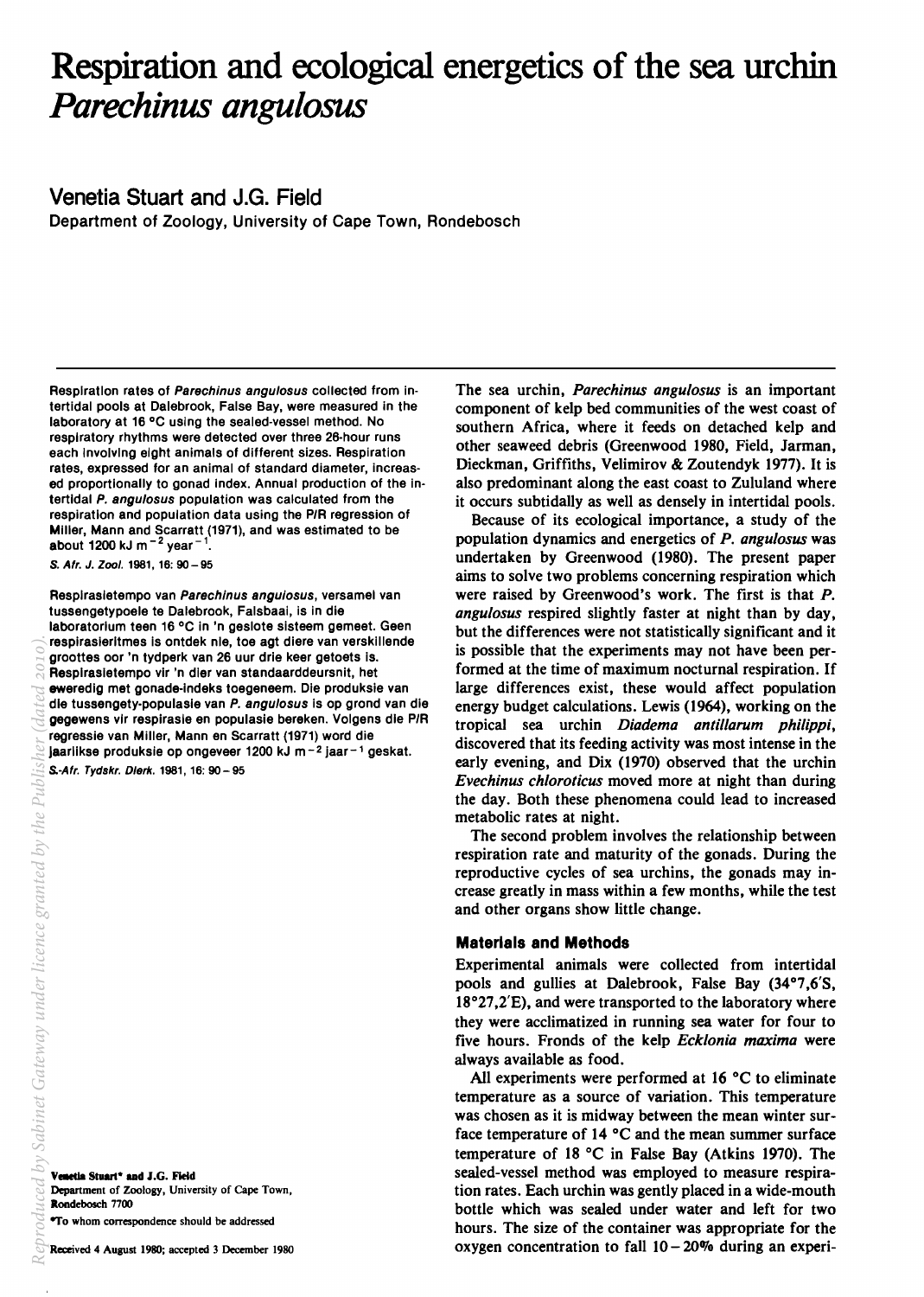ment. A variety of bottle sizes was used to accommodate urchins  $5 - 53$  mm in diameter and more than one individual was used per jar for animals less than 15 mm in diameter. Two containers without urchins served as controls for each experimental run. After two hours a 25D-ml water sample was siphoned from each container and the oxygen concentration measured by the Winkler method (Strickland & Parsons 1972). Oxygen consumption per animal was calculated from the difference between experimental and control vessels.

When investigating diurnal respiratory rhythms, the rate of oxygen consumption was measured for two hours every four hours from 12hOO until 14hOO the following day. Between each reading the animals were returned to the tanks where kelp fronds were provided as food. The entire experiment was repeated three times with eight urchins of different sizes in each run. Large windows on the north side of the aquarium provided natural illumination.

After each experiment the maximum oral test diameter, wet mass and dry mass of each urchin was recorded, while in the second (gonad state) experiment, the gonad index (ratio of gonad dry mass to urchin dry mass  $\times$  100) was also noted.

To calculate the relationship between dry mass and ash-free dry mass, eight urchins were ashed in a muffle furnace for 10 h at 480  $^{\circ}$ C, the temperature being chosen to prevent loss of CaCo<sub>3</sub> and consequent underestimation of the ash content (Paine 1964). All regression equations were calculated on a programmable calculator (H.P. 65) using the least squares method. Statistical tests follow Zar (1974).

The response surface technique (Box & Wilson 1951) was used to analyse the interrelationships between respiration rate, body size and gonad index. A multiple regression equation was derived using the computer program 'STEPREG l' (STATJOB, Madison Academic Computing Center, USA). The independent variables were diameter and gonad index, with quadratic and cubic terms being introduced to describe the curvi-linear relationship. Interaction terms between the two independent variables were necessary to obtain a good fit to the data. A 3rd-order response surface was generated from the mUltiple regression equation using the computer program 'GRAPHUNCTION' written for this purpose.

# **Results**

#### Respiratory rhythms

The following regression equations were obtained from data on the diameter (in mm), wet mass (WM), dry mass (OM), and ash-free dry mass (AFOM) of the experimental urchins, all expressed in grams:

$$
\log (DM) = -0,3864 + 0,9410 \log (WM) \quad \dots (1)
$$
  

$$
(r^2 = 0,9989; n = 66)
$$

$$
log (AFDM) = -0,7228 + 0,9068 log (DM) \qquad \dots (2)
$$
  

$$
(r^2 = 0,9940; n = 8)
$$

$$
\log (DM) = -3,5229 + 2,8048 \log (Diam) \dots (3)
$$
  

$$
(r^2 = 0,9930; n = 66)
$$

In view of the close correlation between dry mass and ash-free dry mass (equation 2) respiration results were expressed in terms of dry mass or diameter, thus simplifying the procedure in each experiment.

Figure 1 presents respiration rate results for animals of different sizes. Table 1 shows that there were no significant differences in slopes or intercepts of the regressions comparing day and night respiration.

Table 1 Relationship between respiration rate,  $V_{\Omega_2}$  ( $\mu$ I O<sub>2</sub>h<sup>-1</sup>) and dry mass (g), for corresponding two-hour periods of day and night. Each regression combines the results of all three runs, and  $t<sub>s</sub>$ -values comparing the slopes and intercepts are given (Zar 1974). The regressions have the form:  $log (V<sub>O</sub>)$  = log a + b.log (DM). The coefficient of variation,  $r^2$ , is given;  $n = 20$ ;  $t_{(0,05)} = 2,028$ 

|                 | ,,,,,, |        |                |                   |                                              |
|-----------------|--------|--------|----------------|-------------------|----------------------------------------------|
| Time            | log a  | b      | r <sup>2</sup> | $t_{s}$ -value    | $t_{s}$ -value<br>for<br>for slope intercept |
| 12h00 - 14h00   | 1,7789 | 0.7725 | 0.9075         | 0.5333            | 0.1959                                       |
| $00h00 - 02h00$ | 1,8222 | 0.7241 | 0.9154         | (n <sub>s</sub> ) | (ns)                                         |
| 16h00 – 18h00   | 2,000  | 0.6133 | 0.9450         | 0.4250            | 0.4575                                       |
| 04h00 - 06h00   | 2.0605 | 0.5448 | 0.8543         | (n <sub>s</sub> ) | (ns)                                         |
| $20h00 - 22h00$ | 1.9543 | 0.6115 | 0.9039         | 0,3125            | 0.1466                                       |
| 08h00 - 10h00   | 1.9777 | 0.5936 | 0.8724         | (n <sub>s</sub> ) | (n <sub>s</sub> )                            |



Fig 1 Respiration rate of urchins of different sizes measured for two hours every four hours over a 26-hour period at 16 °C. Results of two other runs were similar.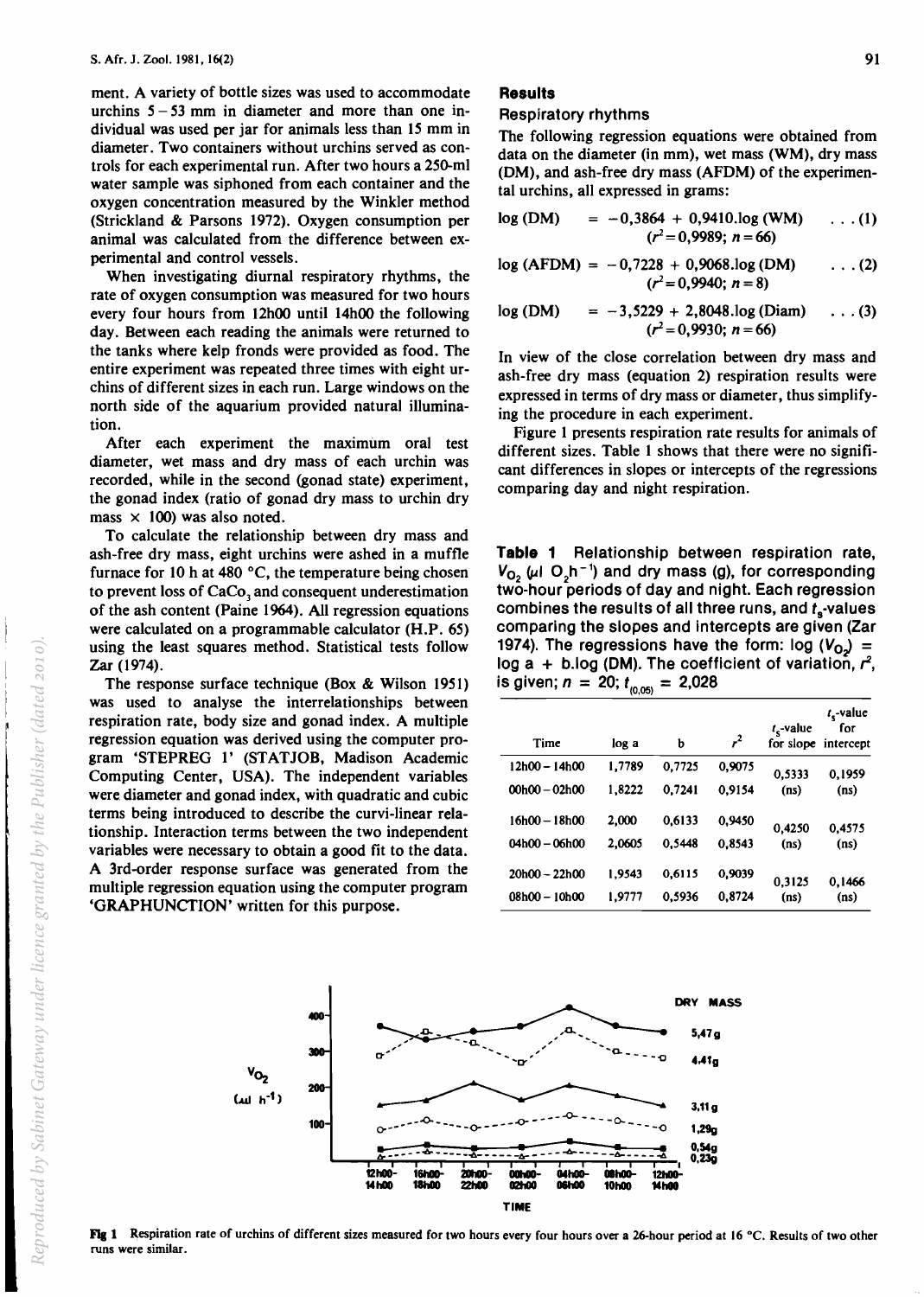<sup>400</sup>+--+ t-· **+ + +**  300  $v_{O_2}$  200  $(\mu L h^1)$ 100 121100- 16tOO- 2OtOO- !D1OO- 04h00- 0IIt00- 12hOO-141100 18tOO 22hOO O2hOO 061100 1000 14tOO TIME

Fig 2 Mean respiration rates of all experimental animals over 26 hours ( $\pm 1$  SE). Rates are for standard 9,91 g (DM) animals and were measured over two-hour periods.

To improve use of the data, all respiration results were also transformed to that of a standard animal of mean size in the experiments (9,91 g dry mass), using the relationship:

$$
V_{\text{O}_2}(9,91g) = \frac{(9,91)^b}{(\text{DM})} V_{\text{O}_2}(\text{exp}) \qquad \qquad \dots (4)
$$

(Newell et al. 1977)

where  $b = slope of regression comparing log  $V_O$ , with$ log dry mass for each 2-h period

 $DM = dry mass(g)$  of experimental animal  $V_{\text{O}_2}(\text{exp})$  = respiration rate ( $\mu$ l O<sub>2</sub>h<sup>-1</sup>) of each experimental animal.

The results of transforming all data in this way are shown in Figure 2, demonstrating again that the slight fluctuations between day and night respiratory rate lie well within the bounds of experimental error.

## Effect of gonad size

Figure 3 shows the relationship between respiration rate and body mass separately for sexually mature and immature urchins, the arbitrary division being taken at  $\mathbb{Z}$  17 mm diameter. The regression equations fitted to the lines are given in Table 2. In all cases respiration rates increase faster with mass in immature urchins.

To ascertain whether the differences were purely due to size or to the state of gonad development, 20 urchins in the size-class  $43 - 48$  mm diameter were selected for another respiration experiment, because the gonad index of this class had been found to display a wide range of values. To eliminate the effect of size in investigating the influence of gonad state, respiration rates of the 20 urchins were expressed in terms of the mean diameter of

**Table 2** Regression equations relating log  $V_{O_2}$  $(\mu$ I O<sub>2</sub>h<sup>-1</sup>) to log dry mass for sexually mature and immature animals (<17mm diameter). Equations have the form:  $log (V_{Q_2}) = log a + b.log (DM)$ 

|           |       | Sexually mature |       |   |       | Sexually immature |                                               |   |
|-----------|-------|-----------------|-------|---|-------|-------------------|-----------------------------------------------|---|
| Date      | log a | ь               | $r^2$ | n | log a | b                 | rz                                            | n |
| 1978.5.23 |       |                 |       |   |       |                   | 2,1438 0,5107 0,9663 6 1,9297 0,9333 0,9699 7 |   |
| 1978.5.29 |       |                 |       |   |       |                   | 1,9121 0,6454 0,9559 5 1,8860 0,7421 0,9609 5 |   |
| 1978.6.5  |       |                 |       |   |       |                   | 2,0324 0,6632 0,9719 7 2,0121 1,0077 0,9990 3 |   |



**Fig 3** Respiration rates of sexually mature  $(>17 \text{ mm diameter})$  and immature urchins plotted against dry mass on logarithmic scales. Equations for the regression lines are given in Table 2.

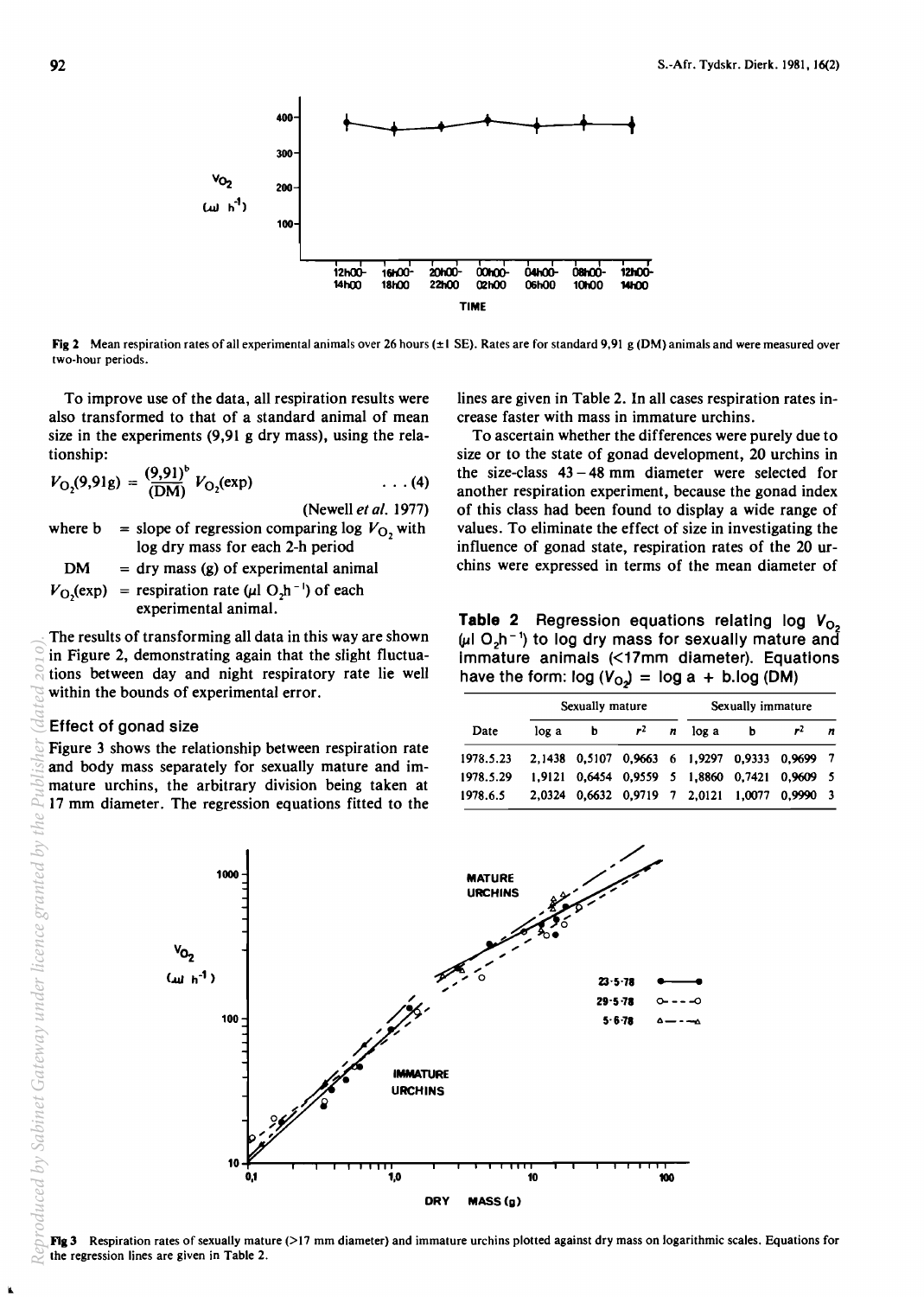this size-class (45,25 mm) using equation 5.

$$
V_{\text{O}_2}(45,25\text{mm}) = \frac{(45,25)^6}{(\text{Diam.})} V_{\text{O}_2}(\text{exp}) \qquad \dots (5)
$$
  
where b = slope of regression comparing log  $V_{\text{O}_2}$  with

$$
= \frac{1}{2} \log \frac{1}{2} \log \frac{1}{2} \log \frac{1}{2} \log \frac{1}{2} \log \frac{1}{2}
$$
  
log diameter for animals over the whole size  
range (b = 2,0914)

$$
Diam. = diameter (mm) of experimental animal.
$$

 $V_{\text{O}_2}(\text{exp})$  = respiration rate ( $\mu$ l O<sub>2</sub>h<sup>-1</sup>) of each experimental animal.

These results, plotted against increasing gonad index, are displayed in Figure 4. Although only 45% of the variation in the data is accounted for by this regression against gonad index  $(r^2 = 0.45)$  there is nevertheless a clear increase in respiration rate with gonad index.

Respiration rates have also been tabulated after dividing the urchins arbitrarily into two groups, one of low gonad index  $(0 - 3.9)$  and the other of high gonad index  $(4,0-7,9)$ . The results have been expressed in three different ways in Table 3. All columns show statistically significant differences ( $p < 0.01$ ) between the respiration rates of low and high gonad index groups, but the results expressed in  $\mu$ l O, animal<sup>-1</sup>h<sup>-1</sup> give the lowest *t*-value.

## Combined effects

The following equation was obtained by stepwise multiple regression of the experimental data:

Resp. = - 4,908 + 0,368 Diam. 2 - 0,004 Diam. <sup>3</sup> - 2,299 GI <sup>2</sup>+ 0,466 (Diam.x GI~ ... (6) (n = 52, ~ = 0,925) where Diam. = Diameter (mm) GI = Gonad Index Resp. = Respiration rate (J.tl O~ -I)

This equation accounts for 92,5% of the variation in the data, the remainder being ascribed to other variables not considered, experimental error, or natural variability.

Figure 5 presents the curved response surface generated using equation (6) in three dimensions, showing the relationships of respiration rate to diameter and gonad index simultaneously. The response surface is a ridge rising to show fastest respiration rates in the region of greatest diameter and gonad index. The shaded area indicates the

**Table 3** The rate of oxygen consumption of urchins between 43 and 48 mm diameter, expressed in three different ways. The t-test statistic (t*s)* for comparing the respiration rates of urchins of low gonad index with those of a high gonad index are indicated below each column (Zar 1974)

| Dia-<br>meter | Gonad<br>Index | $V_{\rm O2}(\mu l \ h^{-1})$ | $Q_{\text{O}_2}(\mu)(g \text{ W}\text{M})^{-1}\text{h}^{-1})$ | $Q_{\text{O}_2}(\mu\text{I(g DM})^{-1}\text{h}^{-1})$ |
|---------------|----------------|------------------------------|---------------------------------------------------------------|-------------------------------------------------------|
|               |                |                              |                                                               |                                                       |
| 43            | 1,71           | 413,80                       | 9,79                                                          | 28,89                                                 |
| 46            | 1,78           | 365,50                       | 8,30                                                          | 24,49                                                 |
| 46            | 1,86           | 405,95                       | 8.62                                                          | 27,43                                                 |
| 45            | 2,20           | 337,15                       | 6,82                                                          | 21,54                                                 |
| 48            | 2,72           | 524,25                       | 9,87                                                          | 30,22                                                 |
| 48            | 3,18           | 471,35                       | 9,28                                                          | 29,13                                                 |
| 43            | 3,41           | 627,85                       | 17,90                                                         | 53,82                                                 |
| 44            | 3,53           | 424,65                       | 10,12                                                         | 27,47                                                 |
| 44            | 3,58           | 465,10                       | 10,10                                                         | 30,21                                                 |
| 45            | 3,69           | 466,35                       | 12,30                                                         | 37,71                                                 |
| 45            | 4,31           | 398,65                       | 11,33                                                         | 31,82                                                 |
| 43            | 4,34           | 506,70                       | 14,18                                                         | 40,44                                                 |
| 45            | 4,35           | 472,35                       | 12,83                                                         | 40,01                                                 |
| 47            | 4,49           | 661,80                       | 13,86                                                         | 44,87                                                 |
| 45            | 4,88           | 694,00                       | 15,45                                                         | 46,92                                                 |
| 45            | 5,39           | 604,95                       | 14,49                                                         | 42,73                                                 |
| 48            | 5,48           | 733,35                       | 14,28                                                         | 44,01                                                 |
| 48            | 5,81           | 756,65                       | 16,40                                                         | 48,90                                                 |
| 43            | 7,16           | 460,25                       | 13,62                                                         | 40,30                                                 |
| 44            | 7,23           | 611,65                       | 15,05                                                         | 42,91                                                 |
| $t_{0,01}$    | $= 2,878$      | $t_s = 2,96$                 | $t_c = 3{,}64$                                                | $t_s = 3,47$                                          |

region where no data were obtained and where extrapolation of the surface is therefore invalid (i.e. no small urchins <30-mm diameter were found with gonad index greater than 3,5). Extrapolations into this area were excluded from the response surface by using a 'cut-off' command. This example emphasizes the need for caution in not using regression equations to extrapolate beyond the limits of the data. By following section lines on the response surface, it can be seen that respiration rate varies with gonad index in a different manner for animals of medium diameter than those of large diameter which show a very steep increase in respiration rate with gonad index.





FIg4 Log-log regression of respiration rate against gonad index for animals of 43 -48 mm diameter. Data are for a standard animal (45,25 mm diameter). The regression line has the equation:  $\log (V_{O_2}) = 2{,}5014 + 0{,}3526$ .  $\log(GI) (r^2 = 0{,}45; n = 20)$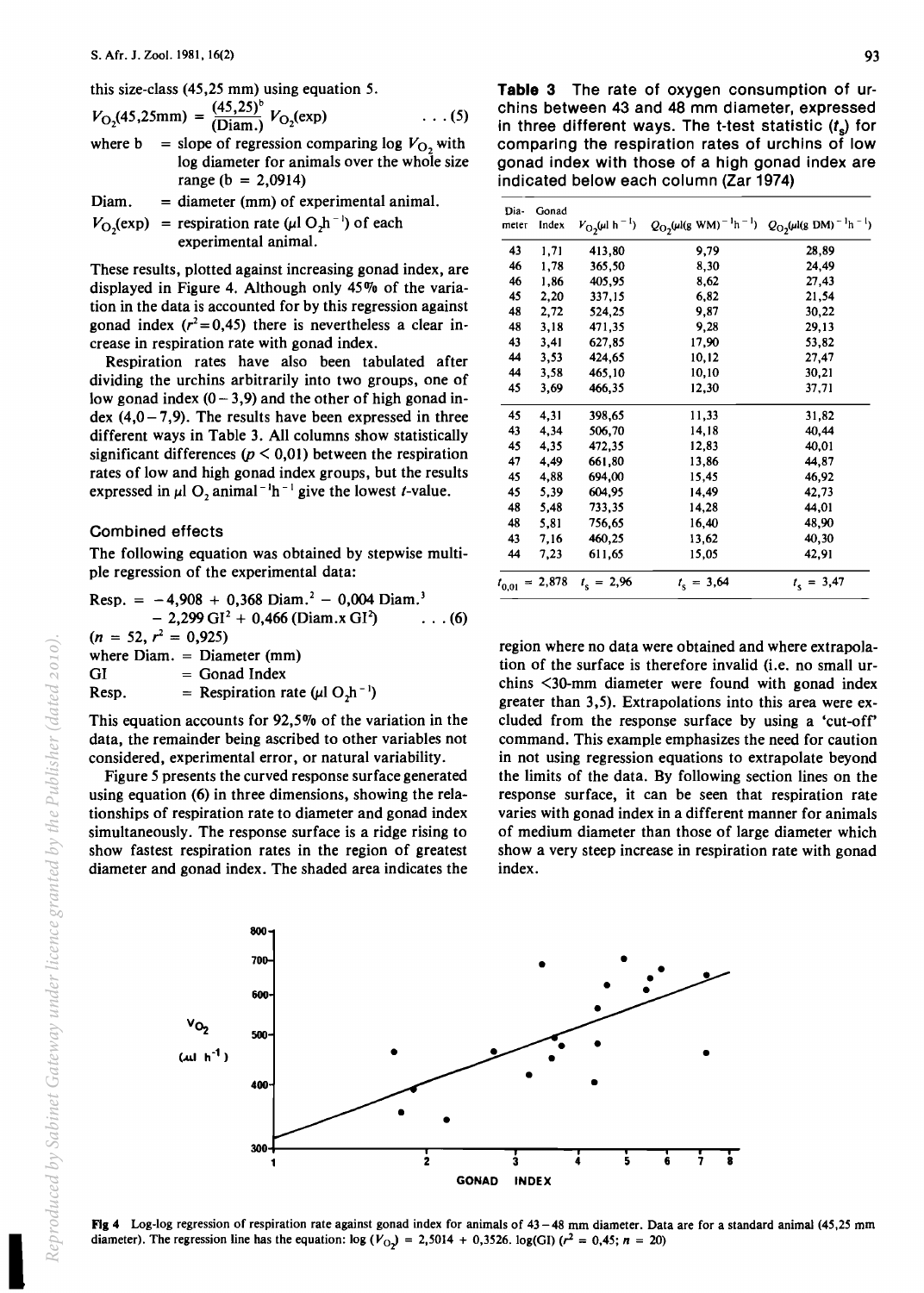

Fig 5 Three-dimensional response surface showing simultaneously the relationship between respiration rate, diameter and gonad index. The shaded area indicates a region of no data, into which the model is not extrapolated (see text).

### **Discussion**

Our results show no statistically significant differences between day time and night time respiration rates and Figure I gives little indication of any diurnal respiratory rhythm. These laboratory results therefore refute the suggestion of higher nocturnal respiration rates in *Porechinus ongulosus* given by the *in situ* experiments of Greenwood (1974, 1980). It is possible that nocturnal activity was inhibited in the laboratory, but the experimental containers were very similar to those used in the field by Greenwood and the delay in transport to the laboratory and amount of handling were kept to a minimum. Lewis (1968), Ulbricht & Pritchard (1972) and Miller & Mann (1973), working on various urchin species, also found no significant difference between day and night respiration rates. Thus it appears that population energy budgets based on daytime respiration measurements need not be disputed on these grounds.

It has been shown that the state of *P. ongulosus* gonad development influences the respiration rate measured. The effect of gonad index is least clear when oxygen uptake is expressed as  $V_{O_2}$  ( $\mu$ I O<sub>2</sub> animal<sup>-1</sup>h<sup>-1</sup>) and most marked when expressed as  $Q_{O_2}$  in terms of  $\mu$ l O<sub>2</sub>g<sup>-1</sup>h<sup>-1</sup>. McPherson (1968) reported that there was no significant correlation between oxygen uptake and gonad index in *Eucidoris tribuloides.* His conclusion might have been different if he had expressed respiration rates as  $Q_0$ , rather than  $V_{\text{O}_2}$ .

Giese, Farmanfarmaian, Hilden & Doezema (1966), Bellman & Giese (1974), and Webster & Giese (1975) studied several species of sea urchin and found no relationship between oxygen consumption and reproductive condition. All their results were expressed in terms of wet mass of urchin which does not change during the reproductive cycle because spent gonads are replaced by perivisceral fluid of similar density (Giese 1967). This

may account for the lack of correlation between respiration rate and reproductive condition in their results, but our results show significant differences even when expressed in terms of wet mass (Table 3).

McNeill & Lawton (1970) and Miller, Mann & Scarrat (1971) have shown that it is possible to estimate population production from population respiration, although the confidence limits of such estimates are wide. To this end the annual population respiration of intertidal P. *ongulosus* at Dalebrook was estimated.

The area covered by pools was calculated from a series of intersecting transects on the shore, and twelve  $0,0625$ -m<sup>2</sup> quadrats placed randomly in intertidal pools were used to estimate the density and size-frequency distribution of the *P. ongulosus* population. The total intertidal study area of 3400  $m^2$  included 723  $m^2$  covered by rock pools. Table 4 shows the results of the population estimates. Standing stock was converted to energy units using a conversion factor of 6,06 kJ  $g^{-1}$  (dry mass) for P. *ongulosus* (Field, Griffiths, Griffiths, Jarman, Zoutendyk, Velimirov & Bowes 1980). Respiration rates were converted to metabolic heat loss assuming an oxycalorific coefficient of 20,15 J (ml O<sub>2</sub>)<sup>-1</sup> (Grodzinski, Klekowski & Duncan 1975) and using the mean respiration rate for each size-class calculated from all the data. These calculations are based on a temperature of  $16 °C$ .

The annual population production  $(P_{\text{ann}})$  of P. *ongulosus* was estimated using the general relationship:

$$
P_{\text{atn}} = 0,6440 \times R_{\text{ann}}^{0,8517}
$$
  
(Miller, Mann & Scarratt 1971)

where  $R_{\text{ann}}$  is the total annual population respiration in kJ  $m^{-2}$ year<sup>-1</sup>. By substituting the annual population respiration estimate from Table 4 (6812 kJ m<sup>-2</sup>year<sup>-1</sup>), annual population production is estimated to be 1185 kJ m $^{-2}$ year $^{-1}$ . .<br>I. production is commuted to be

94